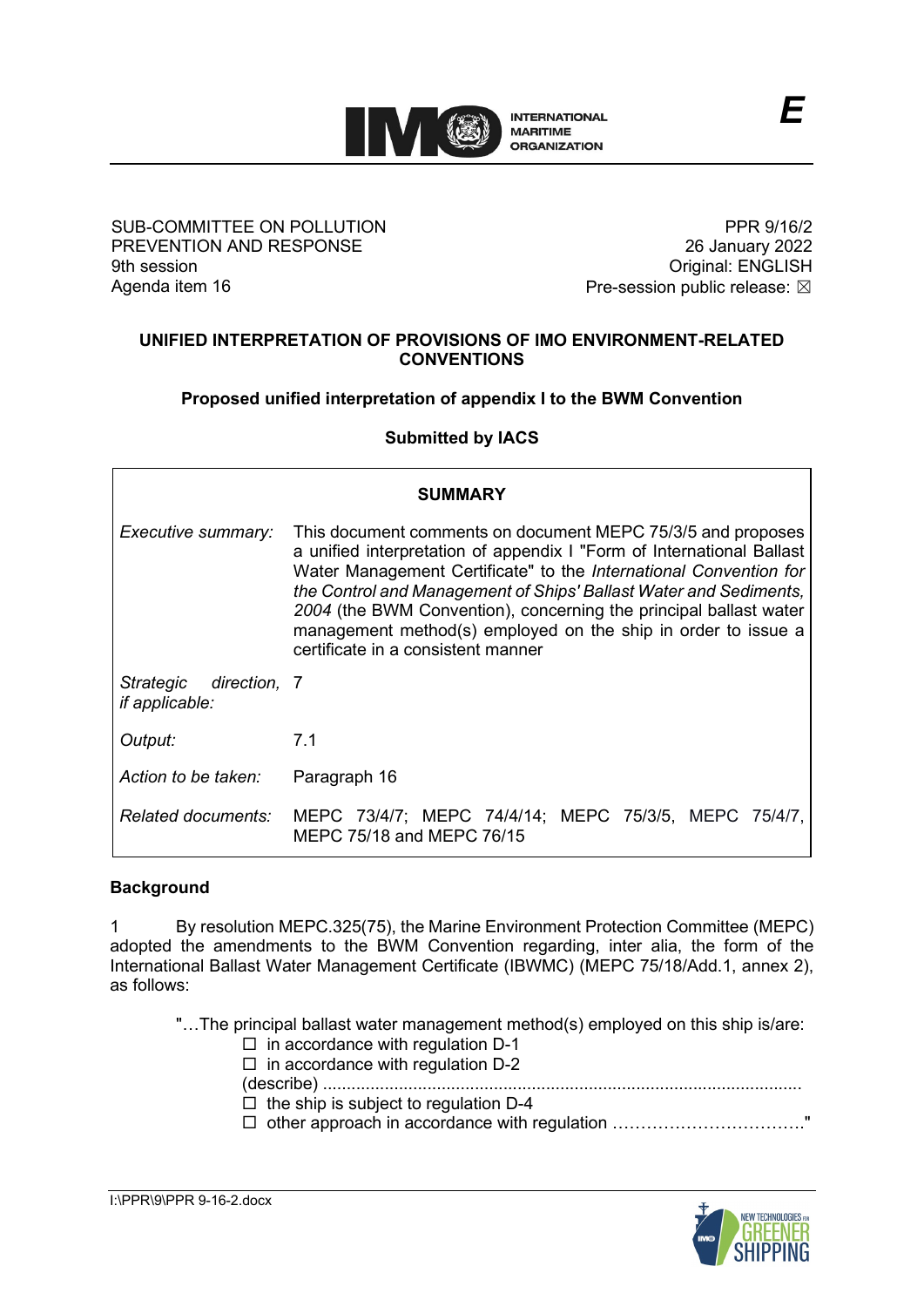2 Document MEPC 75/3/5 (China) commented on the revised form of the IBWMC seeking clarification from the Committee on the newly added tick-box item "other approach in accordance with regulation". The Committee agreed to defer the consideration of document MEPC 75/3/5 to MEPC 76 under agenda item 4 on "Harmful aquatic organisms in ballast water" (MEPC 75/18, paragraph 3.20). At MEPC 76, the Committee instructed the PPR Sub-Committee to consider this document, under agenda item 16 (Unified interpretation of provisions of IMO environment-related conventions), and to advise the Committee accordingly (MEPC 76/15, paragraph 4.5).

# **Discussion**

3 The revised principal ballast water management method(s) employed on a ship as shown in the form of the IBWMC, quoted in paragraph 1 above, covered almost all options of ballast water management methods which ships have already applied. However, for some of the cases mentioned in document MEPC 75/3/5, IACS has received divergent views from different stakeholders, including port State control officers, regarding completion of the IBWMC.

### *Barges, which are carried on semi-submersibles for international voyages*

4 With regard to a barge, which is carried on a semi-submersible engaged in international voyages with no ballast water and sediments in its ballast tanks, IACS is of the view that the transported barge should be considered as a cargo and, therefore, is not subject to the regulations of the BWM Convention.

### *Ships on single voyages handled under BWM.2/Circ.52/Rev.1*

5 For a ship such as a semi-submersible engineering ship occasionally engaged on an international voyage, which is not intended to discharge ballast water back to the original location and is granted an exemption by its Administration, taking into account BWM.2/Circ.52/Rev.1, on the condition that the ship implements the D-1 standard in lieu of the D-2 standard, there are different opinions about issuing the IBWMC:

- .1 opinion 1: a short-term certificate with a ticked D-1 item of the IBWMC may be sufficient;
- .2 opinion 2: the IBWMC is not needed; an exemption certificate or statement may be sufficient; and
- .3 opinion 3: the following two items on the IBWMC should be ticked and the item for other approaches should be specified, unless otherwise expressly provided by the flag Administration of the ship:
	- .1 in accordance with D-1; and
	- .2 other approach in accordance with regulation A-4.1.4, taking into account BWM.2/Circ.52/Rev.1.

6 IACS is of the view that opinion 3, in the above paragraph 5.3, is more appropriate because there is no requirement in the BWM Convention regarding a short-term certificate or an exemption certificate or a statement.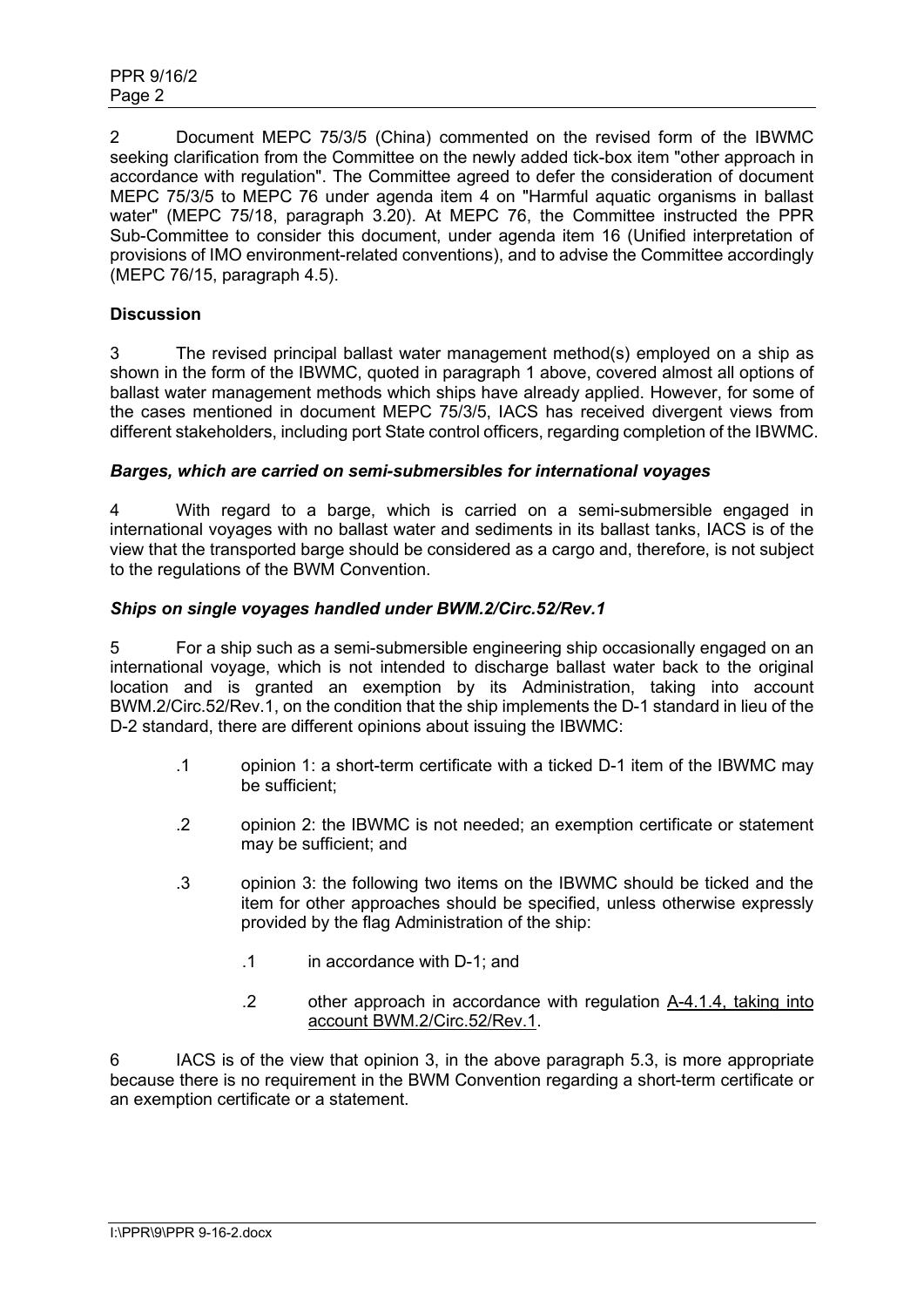### *Exemptions granted in accordance with regulation A-4 of the BWM Convention*

7 In accordance with regulation A-4 of the BWM Convention, exemptions may be granted to a ship on voyage(s) between specified ports or locations, or to a ship which operates exclusively between specified ports or locations. There are also different views about issuing the IBWMC for such a ship:

- .1 opinion 1: the IBWMC is not needed, provided that the exemption is recorded in the Ballast Water Record Book (BWRB) and the ballast water operation is conducted in accordance with the conditions of the granted exemption; and
- .2 opinion 2: the IBWMC should be issued for the ship, because regulation A-4 of the BWM Convention stipulates that exemptions may be granted to any requirement to apply regulations B-3 (ballast water management) or C-1 (additional measures) of the BWM Convention; however that stipulation does not include the requirement of the certification.

8 IACS is of the view that opinion 2, as in paragraph 7.2 above, is appropriate because the last item in the form of the IBWMC, as quoted in paragraph 1 above, of the revised principal ballast water management method(s) employed on the ship illustrates this point.

### *Other approaches*

9 If a ship is fitted with a BWMS on board and is issued the IBWMC with the D-2 standard, and the ship will also use other ballast water management approaches as contingency measures, the item "other approach" in the form of the IBWMC should not be ticked as a principal method on the IBWMC. In this case, as the D-2 standard shall be recorded, IACS considers that there is no need to record "other" possible options already defined in the BWM Convention on the IBWMC.

10 If regulations A-3.5, A-5, B-3.6 or B-3.7 of the BWM Convention should be entered in the ship's IBWMC as "other approach", the Ballast Water Management Plan (BWMP) should describe the "other method" that has been approved for the ship. The methods recorded for the ship in its IBWMC shall be endorsed by periodical surveys (e.g. check during the survey if at least the BWMP, BWRB, etc. are on board).

11 IACS notes the view that "no ballast water carried on board during international voyages" could be accepted as an approach for ballast water management and could be interpreted as compliance with regulation D-2. However, IACS considers that there is insufficient legal basis for this argument, as this approach is not clearly defined in the BWM Convention and, therefore, may not be regarded as a compliance method.

### **Proposal**

12 Based on the discussion in paragraphs 3 to 11, IACS believes a unified interpretation regarding the completion of the form of the IBWMC would provide a better consistency in issuing IBWMCs, considering that frequent amendments to the BWM Convention are not encouraged during the experience-building phase.

13 IACS would appreciate receiving the confirmation from the Sub-Committee on the understanding of IACS, which is provided in paragraphs 4, 6, 8, 9 and 10 above.

14 With regard to the approach "no ballast water carried on board", which is mentioned in paragraph 11 above, IACS recommends that this issue be further discussed at MEPC 78, together with the consideration of document MEPC 75/4/7 (Australia et al.) regarding other options for compliance with the BWM Convention.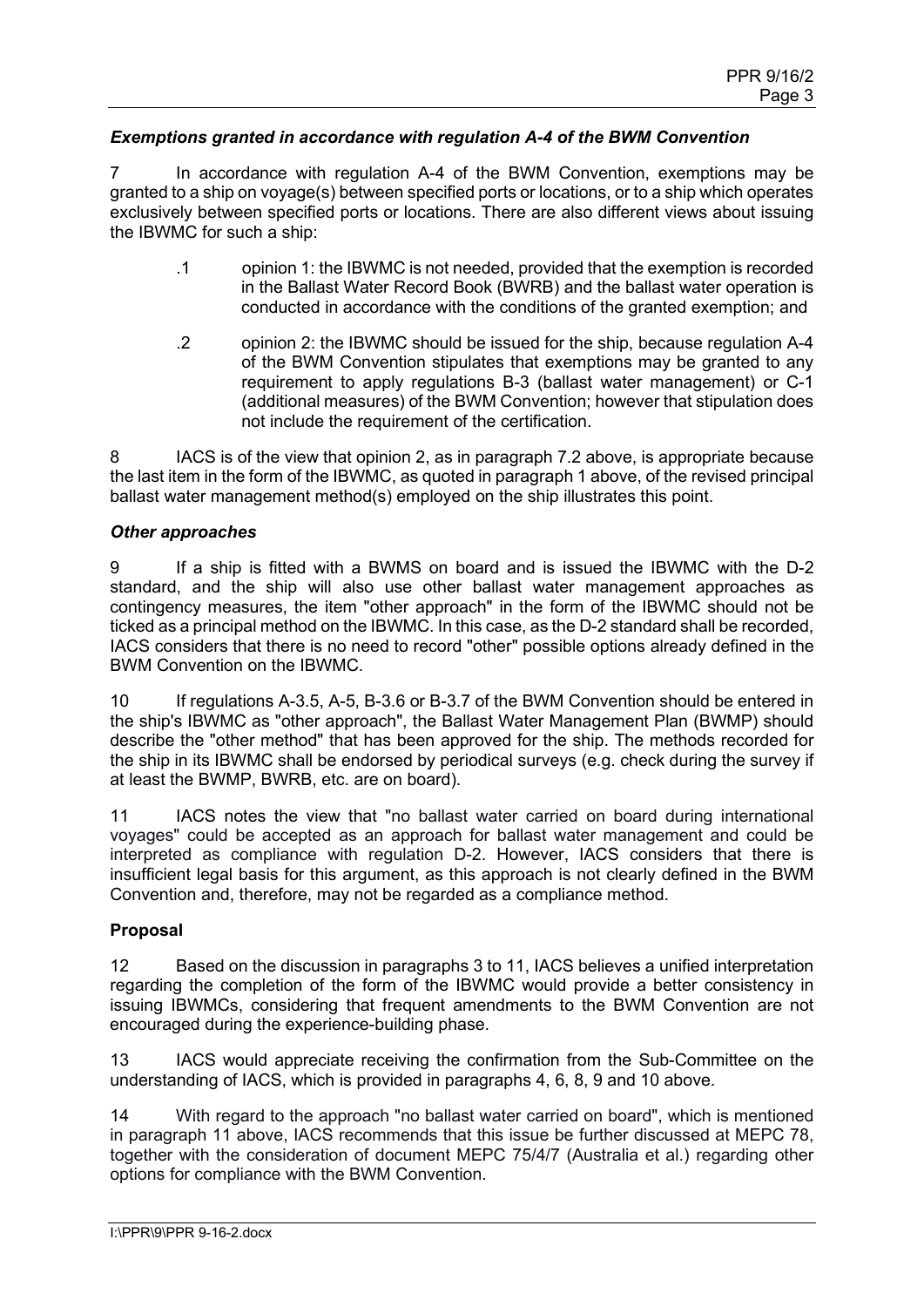15 To assist the Sub-Committee's deliberations on paragraph 13 above, the annex to this document contains a draft unified interpretation of appendix I "Form of International Ballast Water Management Certificate" to the BWM Convention for its consideration.

## **Action requested of the Sub-Committee**

- 16 The Sub-Committee is invited to consider:
	- .1 the discussion in paragraphs 3 to 11;
	- .2 the request for the confirmation in paragraph 13;
	- .3 the recommendation in paragraph 14; and
	- .4 the draft unified interpretation provided in the annex to this document, and take action as appropriate.

\*\*\*